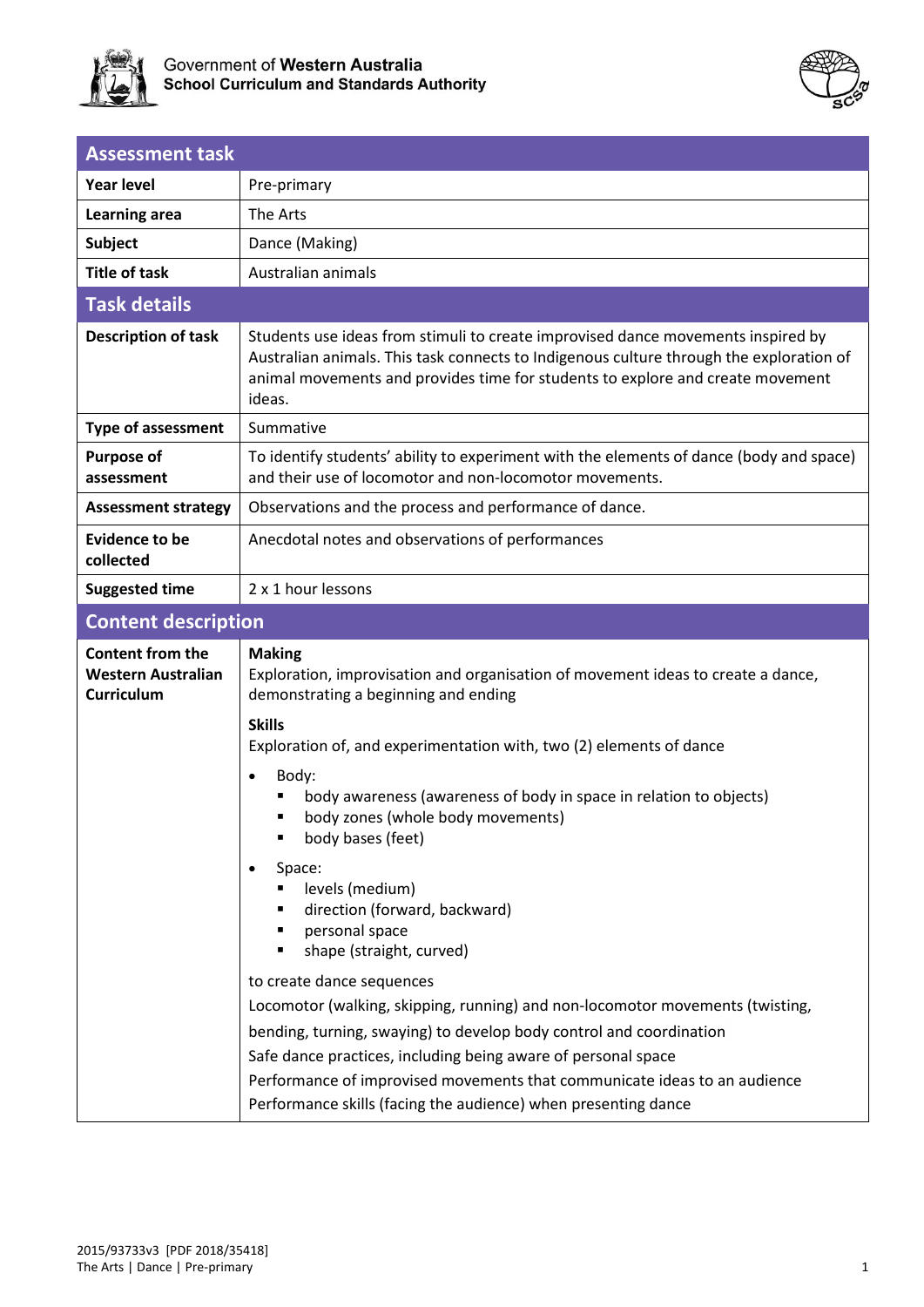| <b>Early Years Leaning</b><br><b>Framework</b> | Outcome 1: Children have a strong sense of identity<br>Children develop knowledgeable and confident self-identities<br>Outcome 3: Children have a strong sense of wellbeing<br>Children become strong in their social and emotional wellbeing<br>Children take increasing responsibility for their own health and physical wellbeing<br>Outcome 4: Children are confident and involved learners<br>Children resource their own learning through connecting with people, place,<br>technologies and natural and processed materials<br>[Commonwealth of Australia. (2009). Belonging, Being & Becoming - The Early Years Learning<br>Framework for Australia. Canberra: Australian Government Department of Education, Employment<br>and Workplace Relations.] |
|------------------------------------------------|---------------------------------------------------------------------------------------------------------------------------------------------------------------------------------------------------------------------------------------------------------------------------------------------------------------------------------------------------------------------------------------------------------------------------------------------------------------------------------------------------------------------------------------------------------------------------------------------------------------------------------------------------------------------------------------------------------------------------------------------------------------|
| <b>National Quality</b><br><b>Standards</b>    | National Quality Standard, Quality Area 1 - Educational program and practice<br>Standard 1.1 An approved learning framework informs the development of a curriculum<br>that enhances each child's learning and development.                                                                                                                                                                                                                                                                                                                                                                                                                                                                                                                                   |
|                                                | Element 1.1.5 Every child is supported to participate in the program.<br>[Based on: Guide to the National Quality Standard (ACECQA). Used under Creative Commons Attribution<br>3.0 Australia licence.]                                                                                                                                                                                                                                                                                                                                                                                                                                                                                                                                                       |
| <b>Task preparation</b>                        |                                                                                                                                                                                                                                                                                                                                                                                                                                                                                                                                                                                                                                                                                                                                                               |
| <b>Prior learning</b>                          | Students are familiar with locomotor and non-locomotor movements and have had<br>some exposure to the dance elements of body and space.                                                                                                                                                                                                                                                                                                                                                                                                                                                                                                                                                                                                                       |
| <b>Assessment</b><br>differentiation           | Teachers should differentiate their teaching and assessment to meet the specific<br>learning needs of their students, based on their level of readiness to learn and their<br>need to be challenged.<br>Where appropriate, teachers may either scaffold or extend the scope of the assessment<br>tasks.                                                                                                                                                                                                                                                                                                                                                                                                                                                       |
| <b>Assessment task</b>                         |                                                                                                                                                                                                                                                                                                                                                                                                                                                                                                                                                                                                                                                                                                                                                               |
| <b>Assessment</b><br>conditions                | This is an individual assessment, with groups of students being assessed simultaneously                                                                                                                                                                                                                                                                                                                                                                                                                                                                                                                                                                                                                                                                       |
| <b>Resources</b>                               | <b>Traditional Aboriginal music</b><br>Images of:<br>Kangaroos<br>http://www.youtube.com/watch?v=3DgsSLhts k<br>http://www.youtube.com/watch?v=hCL5Qu1X0Tw<br>http://www.youtube.com/watch?v=-TiyMo61WTQ<br>Emus<br>http://www.youtube.com/watch?v=PIGTVrNmeSg<br>п<br>http://www.youtube.com/watch?v=89lSw-WuQBg<br>http://www.youtube.com/watch?v=xHIpxrkDQus<br>Snakes<br>http://www.youtube.com/watch?v=QtRjxec6qwl<br>http://www.youtube.com/watch?v=6n9iYXsrpYs<br><b>Tapping sticks</b><br>٠                                                                                                                                                                                                                                                           |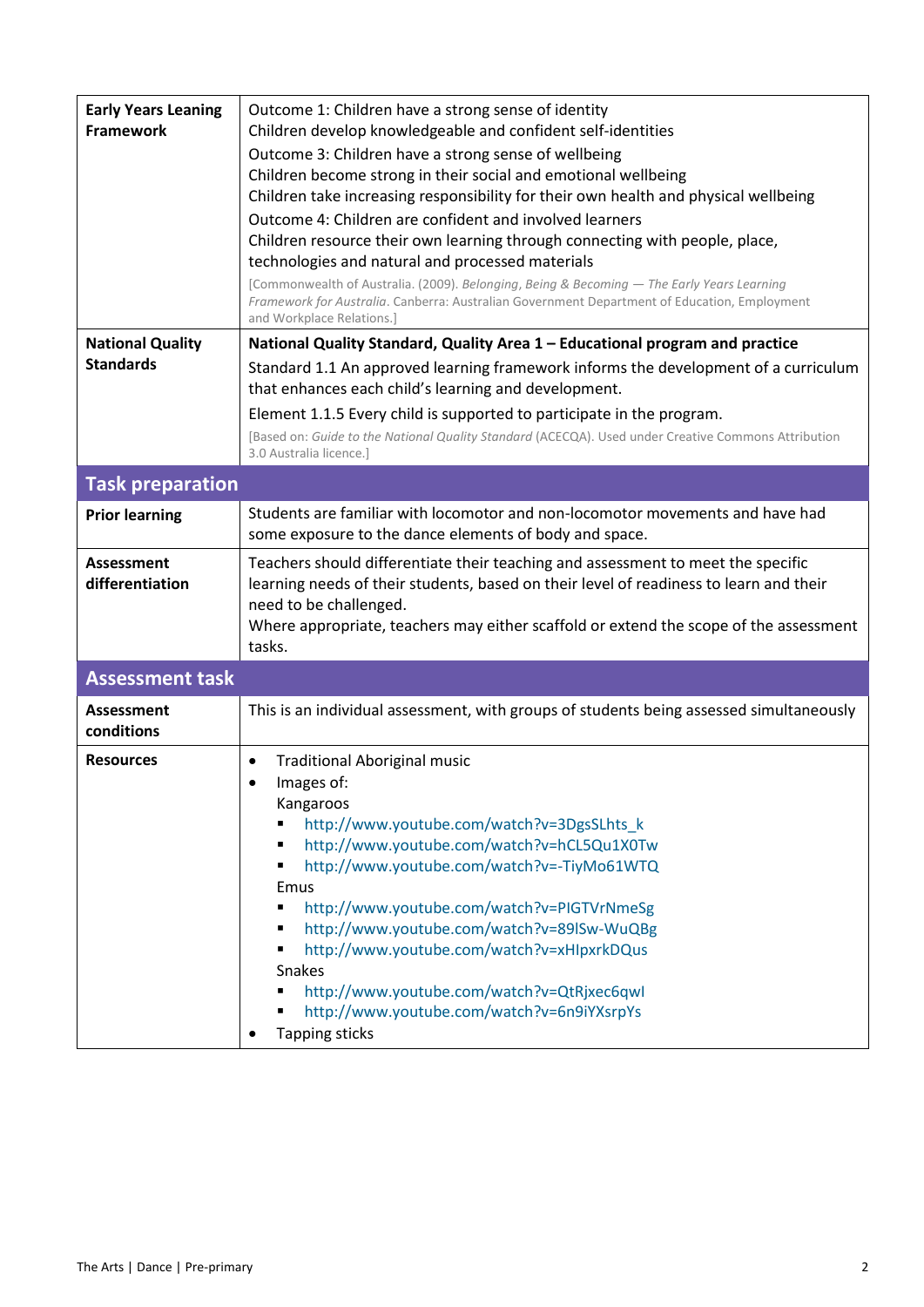#### **Instructions for teacher**

### **Lesson 1**

[Based on *iSTAR - A model for connected practice within and across classrooms*. Western Australian Primary Principals' Association.]

| <b>Strategy</b><br>Inspire/inform | Show students videos and pictures of animals. Discuss as a class, the way the animals<br>$\bullet$                                                                                                                                                                                                                                                                                                                                                                                                                                                                                                                                                                                                                                  |
|-----------------------------------|-------------------------------------------------------------------------------------------------------------------------------------------------------------------------------------------------------------------------------------------------------------------------------------------------------------------------------------------------------------------------------------------------------------------------------------------------------------------------------------------------------------------------------------------------------------------------------------------------------------------------------------------------------------------------------------------------------------------------------------|
|                                   | move and the types of movements they have.                                                                                                                                                                                                                                                                                                                                                                                                                                                                                                                                                                                                                                                                                          |
|                                   | Ask students to find their own space (and model what this looks like). Discourage the use<br>$\bullet$<br>of 'windmill' arm movements to define an individual's space.<br>Ask students to experiment with a variety of movements based on the footage they have<br>$\bullet$                                                                                                                                                                                                                                                                                                                                                                                                                                                        |
|                                   | seen.                                                                                                                                                                                                                                                                                                                                                                                                                                                                                                                                                                                                                                                                                                                               |
| Show                              | Show students the tapping sticks. Demonstrate the sound they make.<br>$\bullet$<br>Discuss the traditional use of the tapping sticks in Aboriginal culture. Useful link:<br>$\bullet$<br>http://www.abc.net.au/abc3/myplace/narrowband/1788/clapping-sticks.htm<br>Play traditional Aboriginal music. Discuss students' thoughts as to the images the music<br>$\bullet$<br>conveys. Steer conversation to a discussion of the kangaroo, emu and snake and remind<br>them of the images and videos they saw earlier.                                                                                                                                                                                                                |
| <b>Try/Transfer</b>               | Ask students to spread out and find a space again.<br>$\bullet$<br>Tell students to curl up in a ball to begin.<br>$\bullet$<br>Tell students that the first time will be a practice. The music will begin and the name of an<br>$\bullet$<br>animal will be called. When the students hear the tapping sticks (the teacher uses these),<br>the students may move around the room as the chosen animal. When the tapping sticks<br>stop, the students must freeze.<br>Practice.                                                                                                                                                                                                                                                     |
| <b>Apply</b>                      | Continue activity with the other two animals. Encourage students to experiment with their<br>movements and really think about how these animals move.<br>Another animal name is called. The students move as this animal once the tapping sticks<br>have begun. Students keep moving as this animal until the tapping sticks stop. They<br>freeze and wait until the next animal's name is called.<br>Keep the music going the whole time. Students' cue to freeze is only when the tapping sticks<br>stop.<br>Use prompts to ensure students are using space, varying direction and using whole-body<br>movements. Encourage students to use a variety of levels as well. Note: only a medium<br>level is required at Pre-primary. |
| <b>Reflect</b>                    | As a class, reflect on the activity. Students can share their thoughts in a discussion or a<br>$\bullet$<br>drawing activity.                                                                                                                                                                                                                                                                                                                                                                                                                                                                                                                                                                                                       |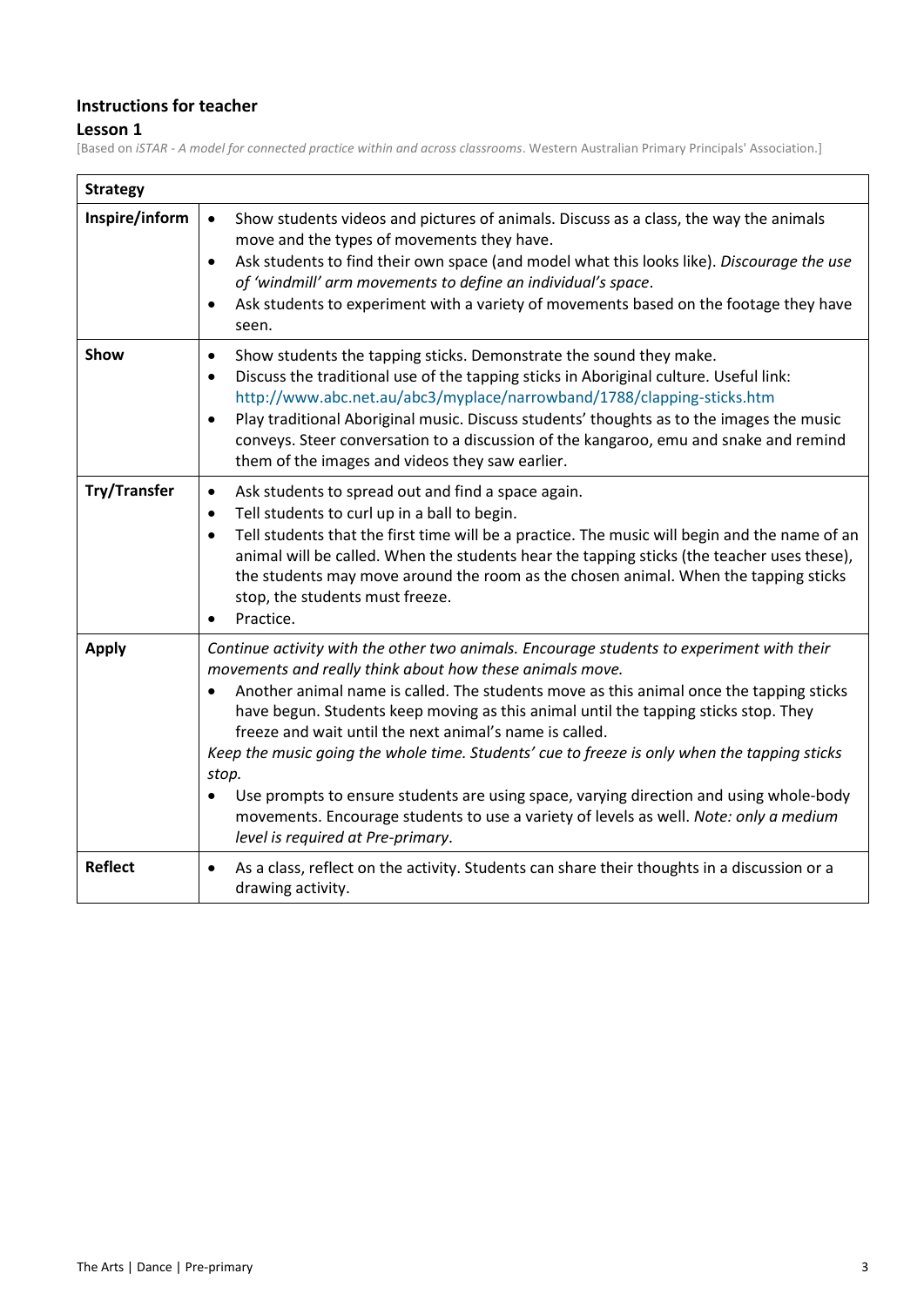#### **Instructions for teacher**

### **Lesson 2**

[Based on *iSTAR - A model for connected practice within and across classrooms*. Western Australian Primary Principals' Association.]

| <b>Strategy</b>     |                                                                                                                                                                                                                                                                                                                                                                                                                                                                            |
|---------------------|----------------------------------------------------------------------------------------------------------------------------------------------------------------------------------------------------------------------------------------------------------------------------------------------------------------------------------------------------------------------------------------------------------------------------------------------------------------------------|
| Inspire/inform      | Play music from last lesson.<br>$\bullet$<br>Remind students about the activity completed last lesson. Discuss the animals and the<br>$\bullet$<br>choices different students made about how to move.<br>Remind them about the structure of the activity: tapping sticks/music and when to move.<br>$\bullet$                                                                                                                                                              |
| Show                | Show some of the videos and/or images again.<br>٠<br>Model using different levels when moving and remind students about space, varying<br>$\bullet$<br>direction and using whole-body movements.<br>Explain to students that they will be asked to complete their movements in groups of 6 or<br>$\bullet$<br>8 and the teacher will be moving around the space and making observations on the way<br>they are moving.                                                     |
| <b>Try/Transfer</b> | Divide class into smaller groups. Be clear about when each group will perform.<br>$\bullet$<br>Allow each group to have a practice. This can be done with all groups simultaneously.<br>$\bullet$                                                                                                                                                                                                                                                                          |
| <b>Apply</b>        | Call first group.<br>Ask students to spread out and find a space and curl up in a ball to begin.<br>$\bullet$<br>Teacher calls the name of the first animal and circulates, making observations on student<br>performance.<br>Continue to use prompts to ensure students are effectively using space, varying direction and<br>using whole-body movements. Encourage students to use a variety of levels as well. Note: only<br>a medium level is required at Pre-primary. |
| <b>Reflect</b>      | As a class, reflect on the activity. Students can share their thoughts in a discussion or a<br>$\bullet$<br>drawing activity.                                                                                                                                                                                                                                                                                                                                              |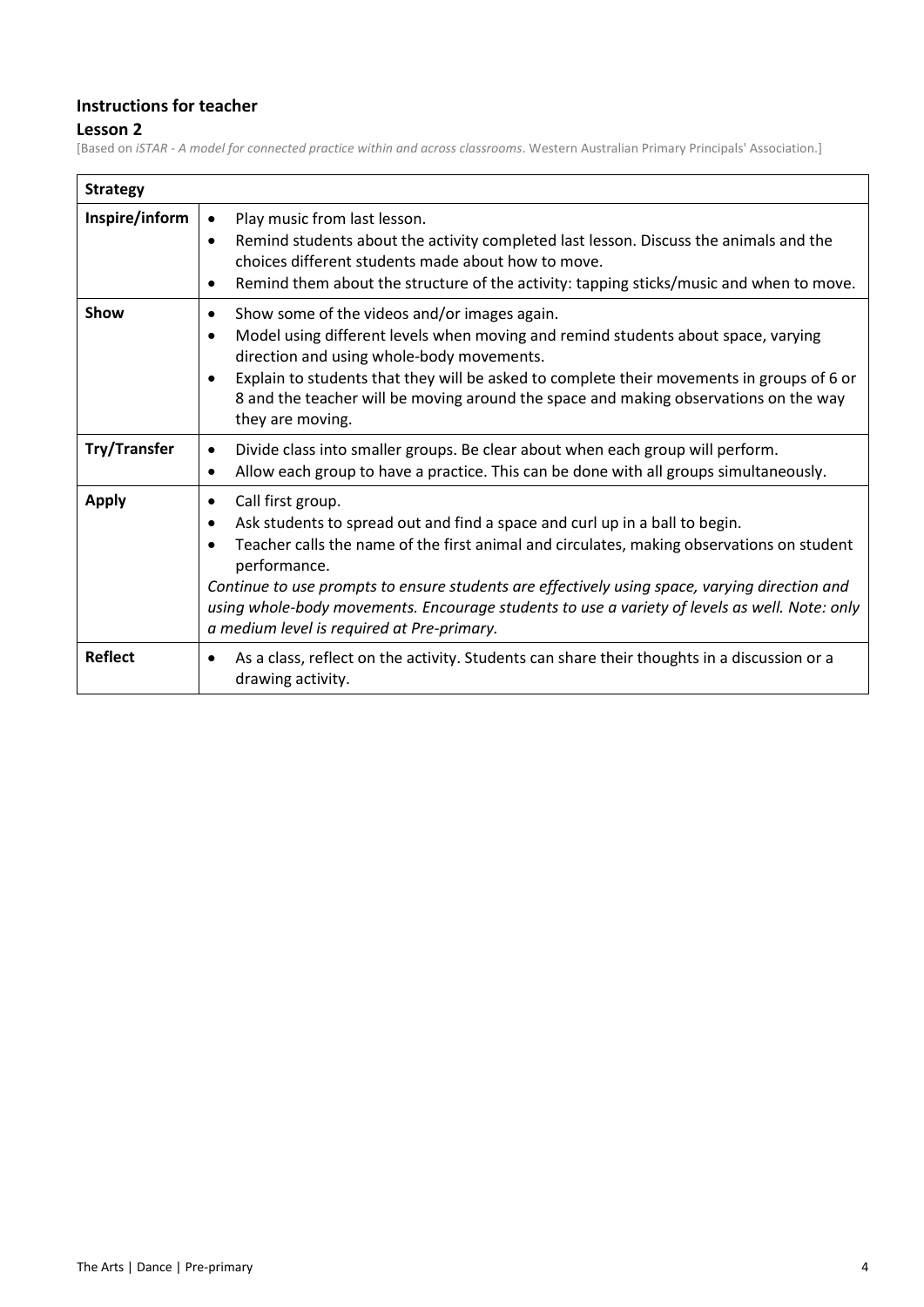| <b>Sample marking key</b>                                                                                                                                                                        |               |
|--------------------------------------------------------------------------------------------------------------------------------------------------------------------------------------------------|---------------|
| <b>Description</b>                                                                                                                                                                               | <b>Record</b> |
| Locomotor and non-locomotor movements                                                                                                                                                            |               |
| Demonstrates a range of locomotor (walking/skipping/running) and non-locomotor<br>movement (twisting/bending/turning/swaying) in dance sequence.                                                 |               |
| Demonstrates one locomotor (walking/skipping/running) and one non-locomotor<br>movement (twisting/bending/turning/swaying) in dance sequence.                                                    |               |
| Demonstrates locomotor (walking/skipping/running) and/or non-locomotor<br>movement (twisting/bending/turning/swaying) in dance sequence.                                                         |               |
| <b>Description</b>                                                                                                                                                                               | <b>Record</b> |
| Movement response to music                                                                                                                                                                       |               |
| Uses imaginative movement ideas to purposefully portray animal movements and<br>express the music in a meaningful way.                                                                           |               |
| Uses some imaginative movement ideas to portray animal movements and express<br>the music in a meaningful way.                                                                                   |               |
| Uses familiar or copied movement ideas to portray animal movements and express<br>the music.                                                                                                     |               |
| <b>Description</b>                                                                                                                                                                               | <b>Record</b> |
| Coordination of movements to create a dance sequence                                                                                                                                             |               |
| Creates a well-connected dance sequence using the elements of dance, including a<br>range of levels, direction and different body shapes. Demonstrates consistent<br>awareness of body in space. |               |
| Creates a dance sequence using some of the elements of dance, such as levels,<br>direction and body shapes. Demonstrates an awareness of body in space.                                          |               |
| Creates a dance sequence using the elements of dance (body and space) in a limited<br>way. Demonstrates little awareness of body in space.                                                       |               |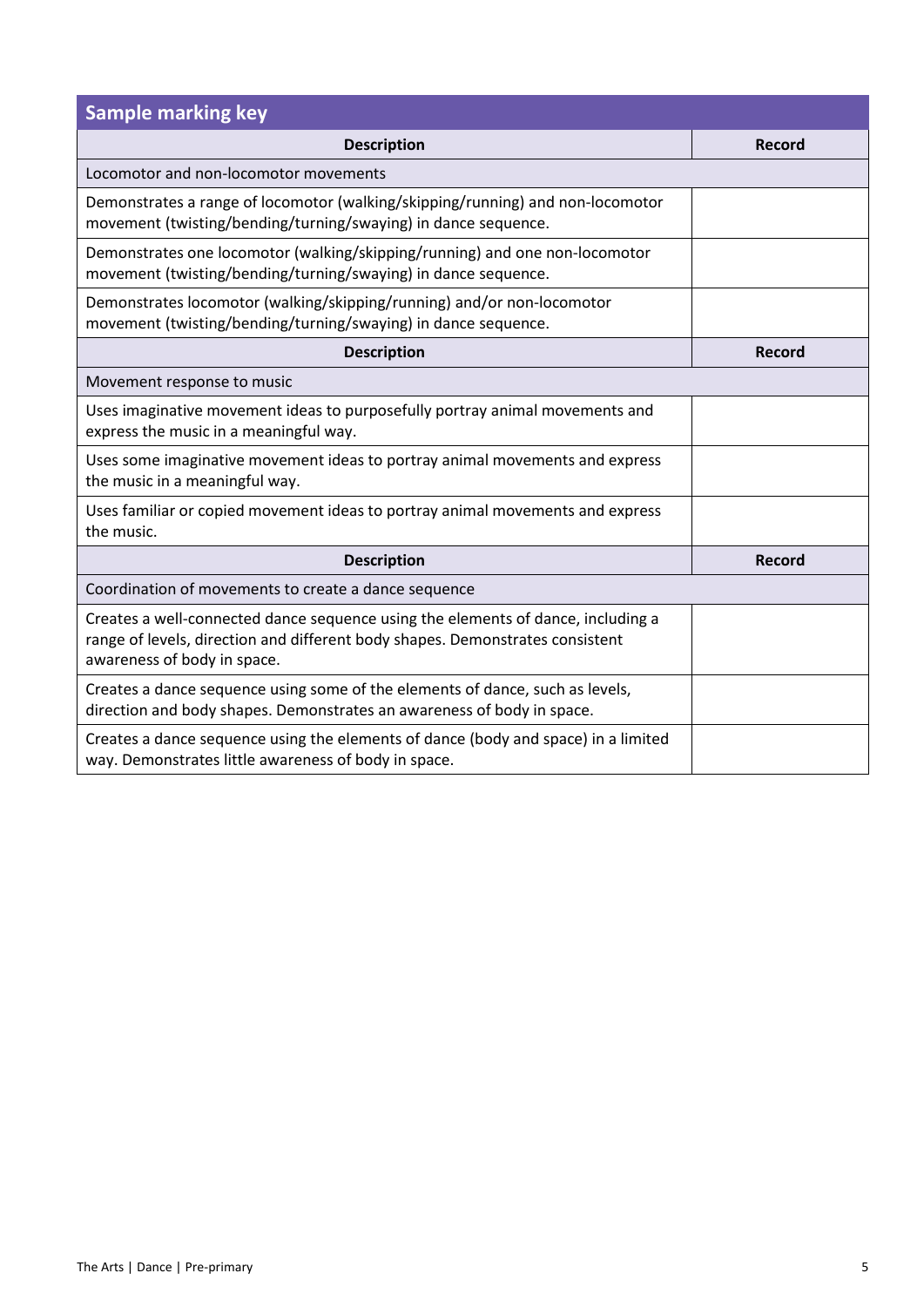## **Making connections across learning environments**

#### **National Quality Standard Quality Area 1 – Educational program and practice**

Standard 1.1 An approved learning framework informs the development of a curriculum that enhances each child's learning and development.

Element 1.1.5 Every child is supported to participate in the program.

[Based on: *Guide to the National Quality Standard* (ACECQA). Used under Creative Commons [Attribution](https://creativecommons.org/licenses/by/3.0/au/deed.en) 3.0 Australia licence.]

|                                    | Provocation                                                                                                                                                                                                                                                                                                                                                                                                                                                     | <b>Resources</b>                                                                                                                                                                                                                                                                                                             |
|------------------------------------|-----------------------------------------------------------------------------------------------------------------------------------------------------------------------------------------------------------------------------------------------------------------------------------------------------------------------------------------------------------------------------------------------------------------------------------------------------------------|------------------------------------------------------------------------------------------------------------------------------------------------------------------------------------------------------------------------------------------------------------------------------------------------------------------------------|
| Inside spaces/environments         | What am I?<br>Have an assortment of 'lift the flap'<br>books with the theme of Australian<br>animals for the students to look at.<br>Research how a 'lift the flap' book<br>is made. Students explore, design<br>and make their own 'lift the flap'<br>picture as an art project.<br>Mount artwork on colour card for<br>presentation.                                                                                                                          | Various 'lift the flap' books<br>$\bullet$<br>(preferably with an Australian<br>animal theme)<br>A4/A3 paper, black permanent<br>٠<br>markers, crayons, coloured<br>pens<br>Coloured dye<br>Assorted paper types<br>٠<br>(cellophane, tissue, crepe),<br>glue<br>Assorted coloured card for<br>$\bullet$<br>mounting picture |
|                                    | Treasure Tray - Outback wonders<br>Fill a large tray with sand. Collect<br>an assortment of plastic Australian<br>animals and an assortment of<br>natural items such as leaves, sticks,<br>rocks, small branches.<br>The students can explore and<br>create a mini-environment<br>depicting an Australian theme.                                                                                                                                                | Large flat tray<br>$\bullet$<br>Sand, rocks, sticks, leaves,<br>$\bullet$<br>small branches<br><b>Plastic Australian animals</b><br>$\bullet$                                                                                                                                                                                |
|                                    | Movement Chest - Buckets of fun!<br>Fill the chest with real images of<br>animals from Australia (photos or<br>laminated pictures from<br>magazines).<br>Identify one element of each<br>animal, such as feathers for the<br>Emu, a tail for the Dingo, ears for<br>the Kangaroo, some sticks for the<br>Echidna and so on.<br>Place these items in the chest with<br>the images. Students sort and<br>match the items and role-play the<br>character selected. | A chest/bucket/tub large<br>$\bullet$<br>enough to hold the items<br>10 + photos/pictures of<br>٠<br>Australian animals<br>Matching item representing<br>$\bullet$<br>the Australian animals                                                                                                                                 |
| <b>Outside spaces/environments</b> | <b>Billybolly Painting</b><br>Use nature to create paintbrushes,<br>e.g. a stick with an assortment of<br>leaves taped to it, feathers, nuts<br>and cones etc.<br>Put 2 or 3 different colours of paint<br>into separate trays for the students                                                                                                                                                                                                                 | A3 (or larger) pieces of paper<br>$\bullet$<br>An assortment of nature items<br>such as sticks, nuts, feathers,<br>small branches, cones and so<br>on (take the students for a<br>walk to collect the items<br>before starting)                                                                                              |